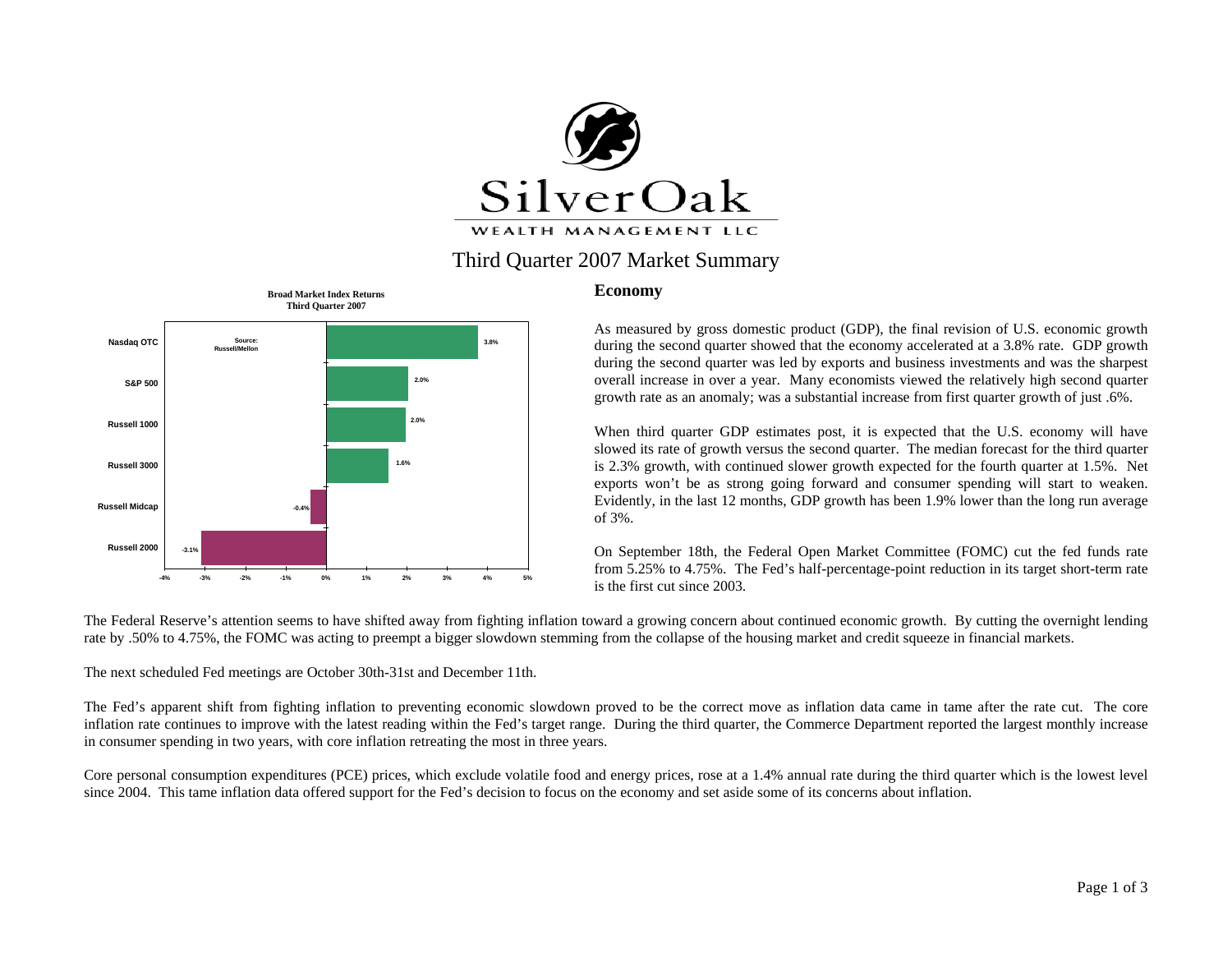#### **U.S. Equity Markets**

The modest gains logged by some market indices belied the fact that the third quarter was one of the most volatile periods in years. Indeed, investors may have felt like they were on a roller-coaster ride, especially earlier in the quarter. At the end of July, the Dow Jones Industrial Average hit an all-time closing high of 14,000.41. However, the Dow promptly plunged more than 10% off of the high point. The correction ran through August 16th, when the Dow touched 12, 517.94. The Dow then proceeded to rebound, bouncing back 1,400 points.



As has been well-documented, the primary culprits that triggered the market sell-off were a confluence of significant problems in the mortgage, housing and the credit markets. While these problems are still being digested, the Federal Reserve did its part to help cushion the markets during the third quarter. Interestingly, the big rebound began shortly after the Fed announced that it had cut the discount rate by 50 basis points. This served two purposes: to reassure investors that the Fed was concerned and would provide further assistance if necessary, as well as to help provide liquidity to banks. Later in the quarter, the Fed again stepped in by cutting the federal funds rate by 50 basis points. It was the first federal funds rate cut in four years, and was a bigger cut than many investors had expected.

In reviewing the performance of various areas of the U.S. equity markets during the third quarter, large cap stocks clearly weathered the turbulence better than their smaller cap counterparts as investors sought the safety and growth potential of big companies. These large companies are able to take advantage of the falling dollar and overseas sales growth (where economies have been generally stronger). As such, the Dow, S&P 500 and Russell 1000 Indices all eked out gains for the quarter. However, the Russell Midcap Index lost .39%. Small cap stocks fared the worst, dropping 3.09% for the quarter. Small caps didn't rebound nearly as well during August.

Not surprisingly, financial services companies fared poorly during the third quarter, given the problems in the subprime and lending areas. The worst-performing S&P 500 stock was Countrywide Financial, which dropped 48.1% for the quarter and is down 55.5% during 2007 (through Sept 28th). Industrials stocks fared well in the third quarter. Also, rising gold and oil prices boosted shares of companies in these industries. **U.S. Treasury, Muni and Corporate 30-Year Yield Curves** 

## **U.S. Fixed Income Markets**

During the third quarter, bond yields dropped thus increasing bond prices. This resulted in surpassing total returns for the period as inflationary concerns faded. The Lehman Brothers U.S. Aggregate Index returned nearly 3% during the period, and is up 4% year-to-date.

The Treasury yield curve finished the third quarter with a return to its normal, upward slope. One year ago the yield curve was slightly inverted with the 90 day T-Bill at 4.87%, 2–year at 4.68% and 10-year at 4.63%. On the short-term end of the curve, the 3 month T-Bill yield dropped to 3.80% on the last day of the quarter. The 2-year Treasury yield closed at 3.98% and 10-year Treasury yield closed at 4.59%. Shorter term bonds have lost yield due to the Fed's activities, and selling by foreign investors drove the yield up on the longer term Treasury notes. Longer-term bonds tend to be priced based on inflation expectations, while shorter-term bonds reflect expectations for the fed funds rate.

High quality investment grade corporate bonds finished the third quarter with the 2-year AA rated issues yielding 4.91%, while the 10-year AA corporates closed the third quarter at a 5.83% yield. This curve steepened as a result of the short end moving down over the last year and the longer term yield increasing. One year ago, the 2-year yield was at 5.14% with a 10-year yield of 5.46%.